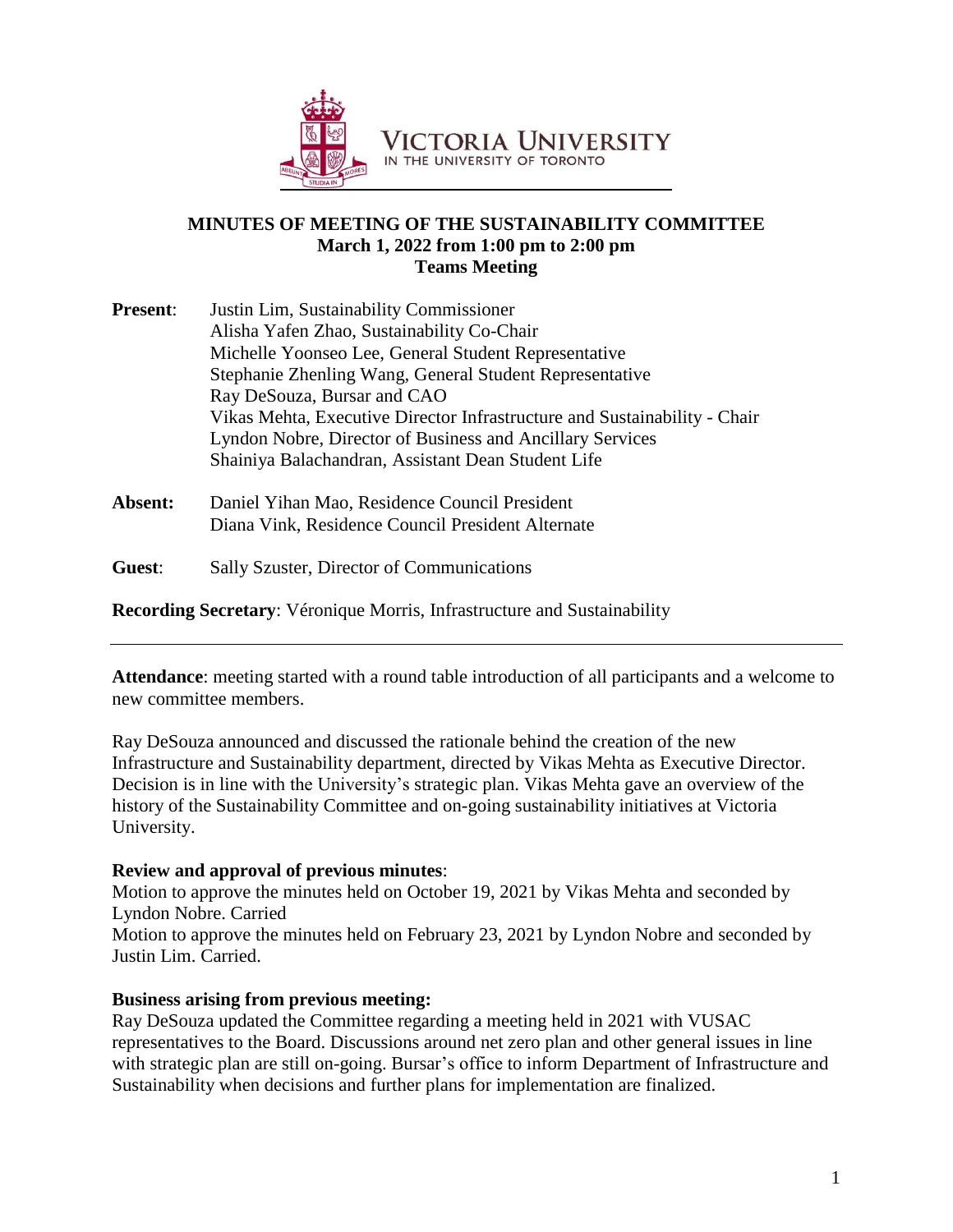Ray DeSouza informed Committee that the geothermal funds has been renamed Sustainability funds. This means other sustainability initiatives such as energy audits, feasibility of solar arrays, green energy solutions, etc, possibly funded through this fund.

Dean's office welcomed the increase of student membership on Committee, particularly the random population representation.

## **Project updates:**

*Infrastructure and Sustainability*

- Energy audits: to be funded by the Sustainability funds. We are awaiting full capacity to start the project.
- Mechanical and electrical design standards: working with consultant Morrison & Hershfield for major capital projects with a focus on sustainability and accessibility. Expected completion by March 31 and standards to be presented to the Bursar's office and discussed at future Sustainability Committee meetings.
- Geothermal feasibility study: study being conducted in Margaret Addison Hall field for the Goldring Student Centre and other buildings. Positive results from phase 1 leading to phase 2 of the study. Tender for phase 2 to drill bore holes is scheduled for March 2022. Report/findings will be presented to the Bursar's office and Senior Management. Final report to be discussed at future Sustainability Committee meetings.
- Capital projects:
	- o Exterior lighting at campus was replaced and new lighting is energy efficient and LED.
	- o Chiller for air conditioning systems in the EJ Pratt Library currently being replaced with energy efficient chiller resulting in \$15,000 in energy reduction rebate from save-on-energy program. Going forward, we expect reduction in hydro consumption at EJ Pratt through summer.
	- o Installation of sub-meters for the campus-wide irrigation systems starting soon; will create a baseline, allow remote readings to be taken regularly, and mitigate water waste.
	- o Replacement/refurbishment of windows in Annesley Hall and Lower Burwash to continue this summer.

### *Food Services*

- Take out program due to Covid-19 worked well but resulted in an increase of take-out containers that filled the garbage bins. Food Services reached out to two vendors to put in place a reusable container program; Food Services to work closely with the Department of Infrastructure and Sustainability to prevent other issues such as pest control.
- Review of partnership with vendors to ensure vendors are like-minded partners.
- Plant-based menu counts for 60% of the menu; looking to increase this number.

- Monthly meetings with students to increase student initiatives are on-going. *Dean's office*

- New residence coordinator working with Food Services and students committee.
- New initiatives have been undertaken such as delivery of reusable cutlery set, reusable mugs and other reusable products to students; on-going work with commuter dons.

# **Sustainability Commission**

Justin Lim thanked the Committee for implementing the recommendations made last year regarding the terms of reference. Revised terms of reference posted on the web site.